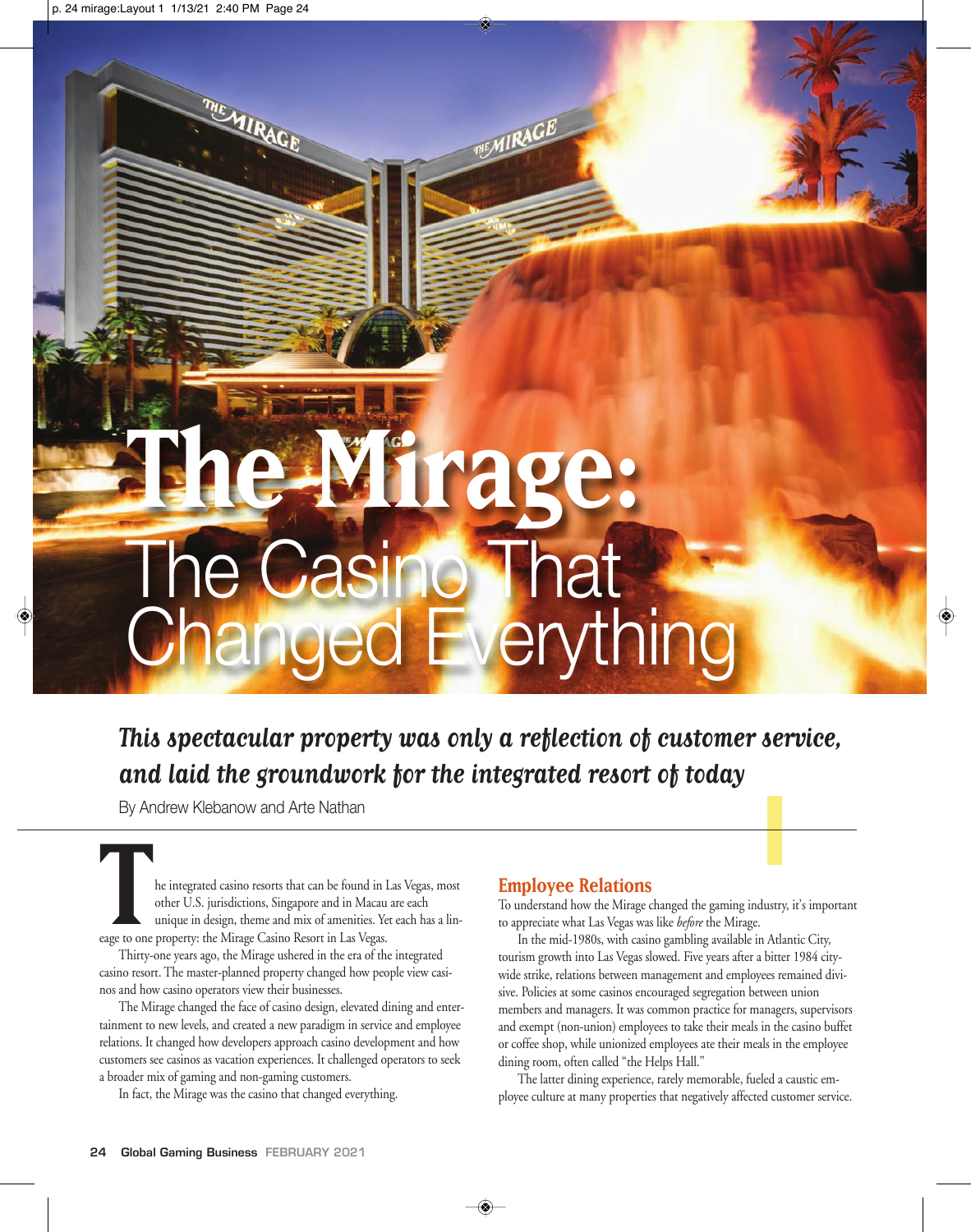

**The Mirage under construction**



**Arte Nathan crafted the employee handbook for The Mirage**



When Steve Wynn started assembling the Mirage team, he included a mix of people who had worked for him in Las Vegas and Atlantic City: Bobby Baldwin was tapped to be president, Doug Pool to be CFO, and Arte Nathan was in charge of human resources. The first thing he told them was that the Mirage would never be about the building, but about the employees and their commitment to the promise of excellence.

This core management team put that mission into operational practice. The first key element would be a new union contract. Nathan and Golden Nugget President Barry Shier were tasked by Wynn to begin negotiations with John Wilhelm and D. Taylor of the Culinary Union. Their goal was to streamline a cumbersome existing contract so that it allowed management and workers to partner in making the business better and more secure for all employees. That new contract became the cornerstone of Wynn's employee relations philosophies, and set the course for years of labor peace for the company.

With that in place, Nathan launched a massive recruitment effort. At the time, Wynn only operated the Golden Nugget and could not afford to take all its employees to his new resort. That meant creating a recruitment center and hiring process that would attract thousands of other casino and hospitality employees.

Nearly 55,000 applications were received to fill the 4,000 positions not previously awarded to employees transferring from the Nugget. The company's hiring managers were encouraged to "Hire for Attitude and Train for Skills." The people hired were optimistic, flexible and committed to the Mirage's commitment to extraordinary customer service.

Wynn's and Baldwin's design concepts carried over to a back-of-the-house every bit as bold and beautiful as the front-of-house customer areas. Customers had a volcano, an atrium and a fish tank. Employees had a staff dining room that was every bit as good as any customer restaurant and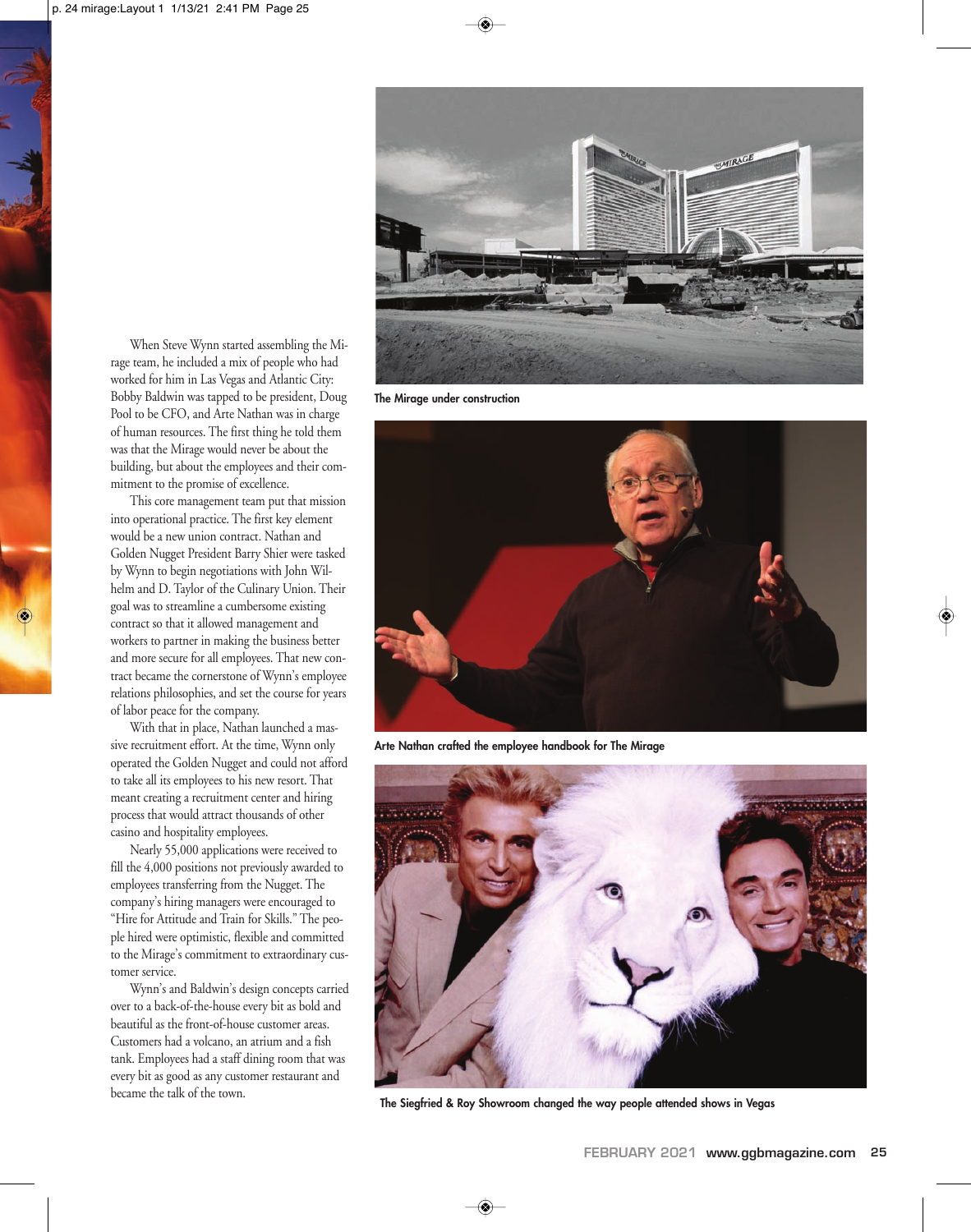

**Steve Wynn empowered employees to deliver the best customer service to guests**



**Bobby Baldwin was the first president of The Mirage**

Combined with management practices such as "catching people doing things right" and "explaining why," employees were treated like guests and inspired to make the Mirage great. Greeting the new team at the opening orientation, Wynn stressed that employee satisfaction is directly related to customer satisfaction and profitability, and he would double down on creating extraordinary employee satisfaction.

Measuring the impact of concepts like these is usually a difficult proposition, but in actuality, they resulted in a 12 percent annualized turnover rate for employees in the Mirage's first year of operation (in comparison to more than an average of 50 percent in the industry), and 10 years without a single union grievance or arbitration.

#### **Master-Planned for Guest Service**

At 3,044 lodging keys, the Mirage was one of the largest hotels in the world and at the time, the first to be constructed in Las Vegas in more than 15 years. Built at a cost of \$630 million, it also was the most expensive hotel in history, and there were sound reasons why it cost so much.

The Mirage was designed with guest service as its guiding principle. The Y-shaped hotel tower and 24-elevator core limited the distance guests would have to walk to their rooms. That design can now be found in integrated resorts throughout the world.

The hotel also featured an additional six elevators solely for back-ofhouse personnel, and this investment, too, was driven by customer service. Room-service waiters did not have to compete with housekeeping personnel for available elevators, and could deliver meals promptly and at the proper temperature. Housekeeping, in turn, could move soft goods and quickly service guest rooms. Back-of-house transit corridors were built wide to allow for the seamless movement of employees and products.

A new approach to the movement of guests' luggage was adopted after studying how luggage moved through O'Hare International Airport. A baggage conveyor system transported guests' luggage from curbside to a mezzanine holding area. Bellmen were alerted as soon as a guest inserted his or her key card, and baggage was then promptly delivered to the guest room. Delivery times were monitored electronically, so service standards could be measured.

Perhaps the most important attribute of these design innovations is that they managed the interaction of guests, employees, products and services. The master plan examined how products were received and stored, as well as how employees entered the building, retrieved their uniforms and entered their work areas.

Most important, it paid attention to how guests experienced the resort, from the point of arrival to the point of departure.

### **A New Approach to Entertainment**

Casinos had long used entertainment as a marketing tool, with headline entertainment as a way to entice premium players to visit. Prior to the Mirage, casino showrooms were designed in a similar manner. Booths reserved for VIPs were arranged in a series of horseshoes around the stage, and narrow rectangular tables below each tier perpendicular to the stage were devoted to general admission seating. Guests were obligated to tip their way to a reasonably good seat, and those who didn't often found the location and sightlines to the stage less than ideal.



**The Mirage Lobby Aquarium, located directly behind the front desk. This 20,000 gallon saltwater aquarium showcases nearly 1,000 forms of marine life, including angelfish, stingrays, puffer fish, tangs and other exotic sea creatures.**